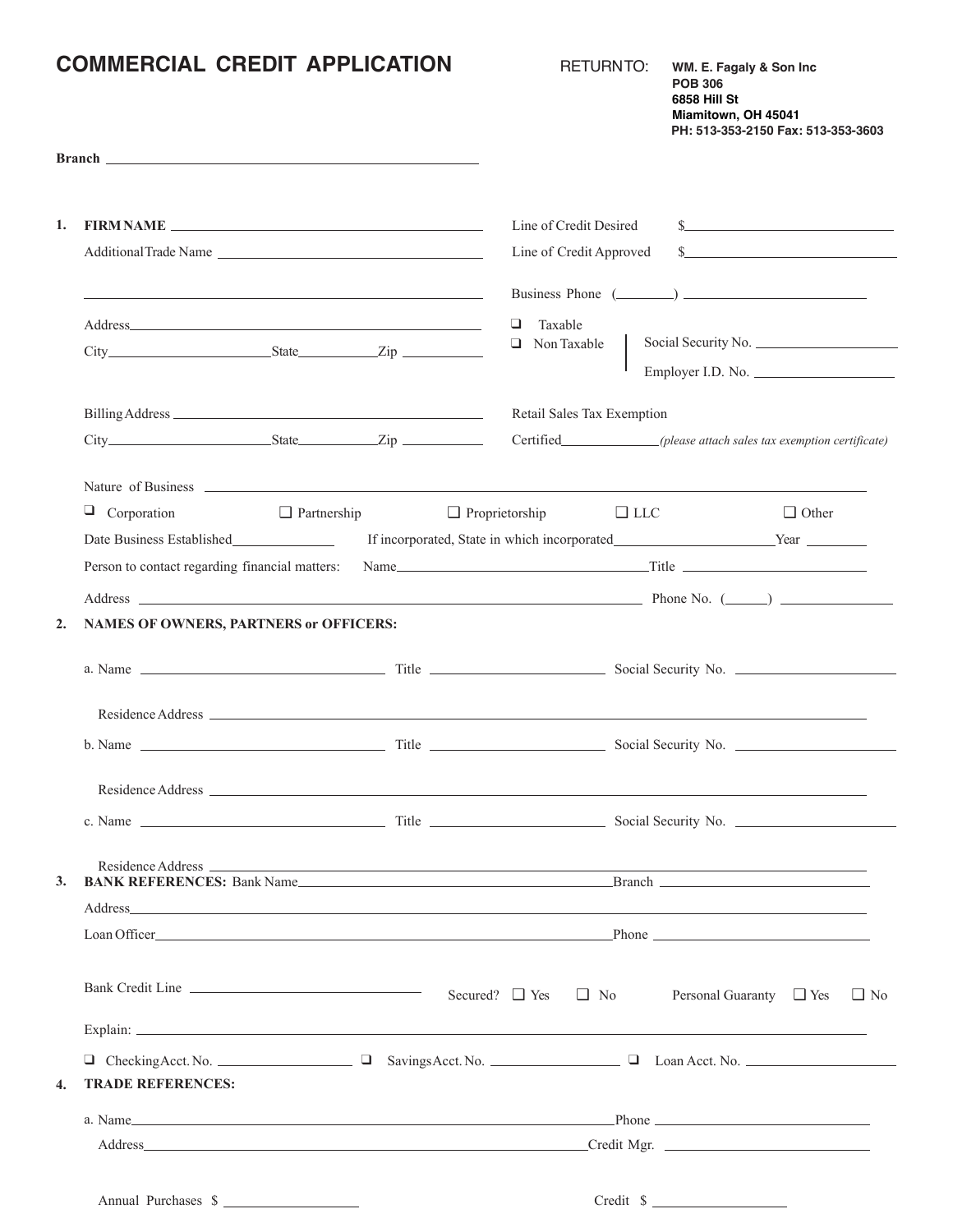Balance Currently Owed \$

| Secured? $\Box$ Yes $\Box$ No Explain: $\Box$ And $\Box$ And $\Box$ And $\Box$ And $\Box$ And $\Box$ And $\Box$ And $\Box$ And $\Box$ And $\Box$ And $\Box$ And $\Box$ And $\Box$ And $\Box$ And $\Box$ And $\Box$ And $\Box$ And $\Box$ And $\Box$ And $\Box$ And $\Box$ A |  |  |
|-----------------------------------------------------------------------------------------------------------------------------------------------------------------------------------------------------------------------------------------------------------------------------|--|--|
| $b. Name$ and $c. A$ and $d. A$ and $d. A$ and $d. A$ and $d. A$ and $d. A$ and $d. A$ and $d. A$ and $d. A$ and $d. A$ and $d. A$ and $d. A$ and $d. A$ and $d. A$ and $d. A$ and $d. A$ and $d. A$ and $d. A$ and $d. A$ and $d. A$ and $d. A$ and                        |  |  |
| Credit Mgr.                                                                                                                                                                                                                                                                 |  |  |
| Annual Purchases \$<br>Balance Currently Owed \$<br>Secured? $\Box$ Yes $\Box$ No Explain: $\Box$                                                                                                                                                                           |  |  |
|                                                                                                                                                                                                                                                                             |  |  |

*SEE REVERSE SIDE FOR ADDITIONAL TERMS AND CONDITIONS*